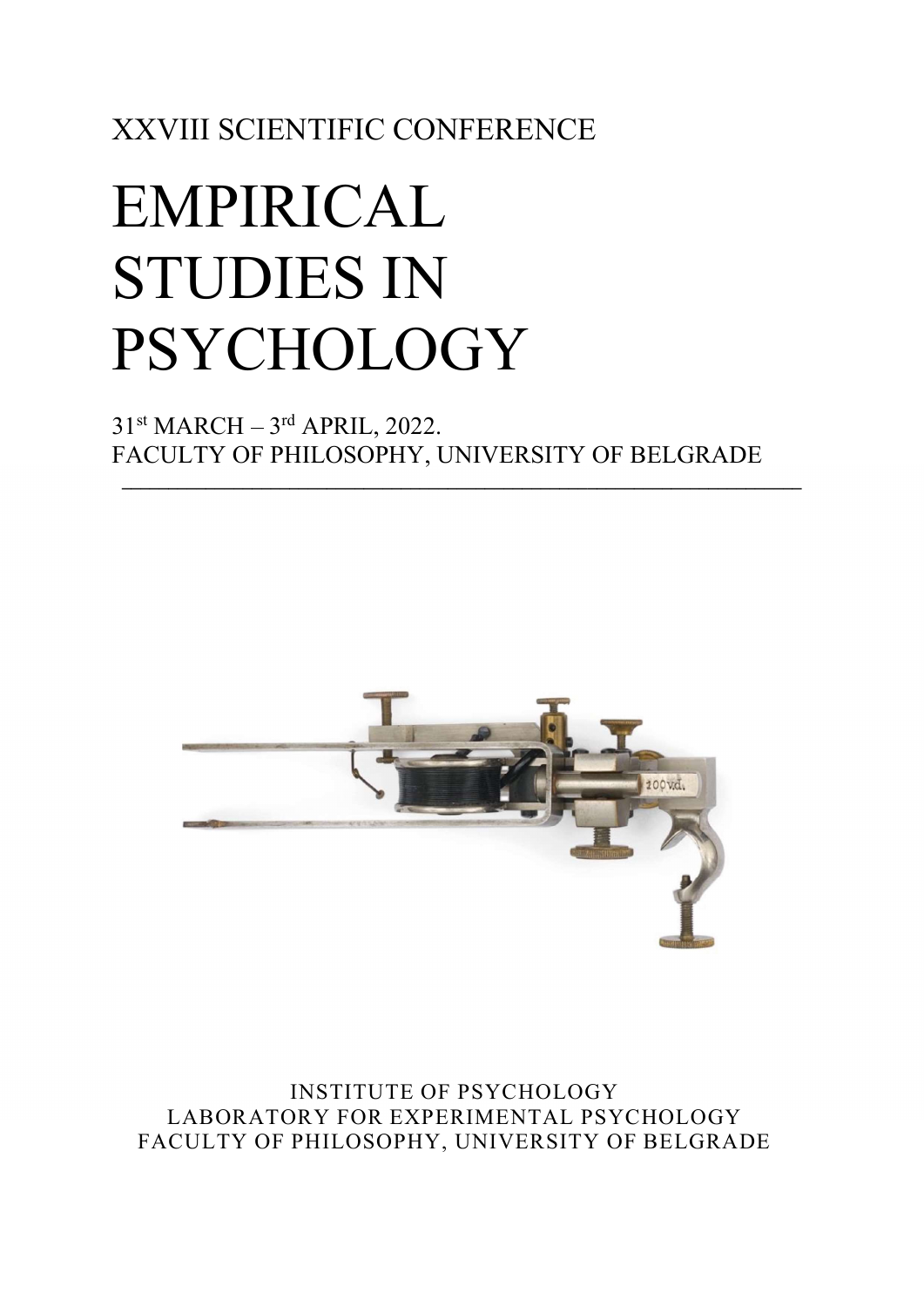XXVIII SCIENTIFIC CONFERENCE

# EMPIRICAL STUDIES IN PSYCHOLOGY

 $31<sup>st</sup> MARCH - 3<sup>rd</sup> APRIL, 2022.$ FACULTY OF PHILOSOPHY, UNIVERSITY OF BELGRADE



INSTITUTE OF PSYCHOLOGY



## LABORATORY FOR EXPERIMENTAL PSYCHOLOGY FACULTY OF PHILOSOPHY, UNIVERSITY OF BELGRADE

BELGRADE, 2022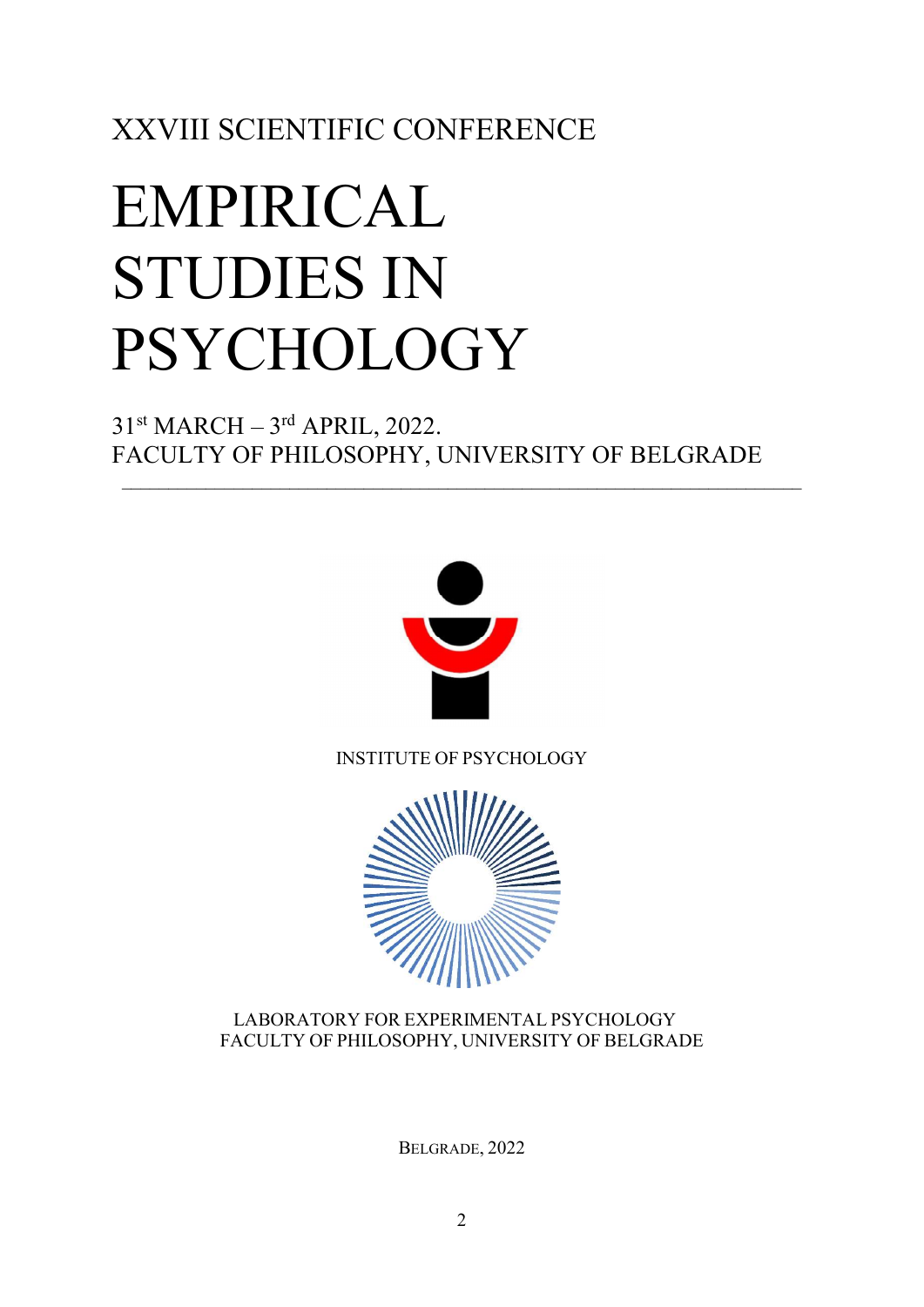#### Programme committee

Orlando M. Lourenço, Kai Ruggeri, Claus-Christian Carbon, Agostini Tiziano, Lucia Tramonte, Maria do Céu Taveira, José M. Peiró, Gonida Sofia-Eleftheria, Laurie Beth Feldman, Joana Maria Mas, Jérémy Lemoine,<br>Milica Vukelić, Ivana Stepanović Ilić, Zora Krnjaić, Dejan Todorović, Sunčica Zdravković, Iris Žeželj, Danka Purić, Zvonimir Galić, Kirsten E. Bevelander, Dušica Filipović Đurđević, Slobodan Marković, Ksenija Krstić, Dražen Domijan, Oliver Tošković, Olja Jovanović, Dobrinka Kuzmanović, Bojana Bodroža, Ivana Jakovljev,<br>Dragan Janković, Pavle Valerjev, Denis Bratko, Petar Čolović, Jelena Matanović, Janko Međedović, Marija Branković, Anja Wertag, Dragana Stanojević, Maja Savić, Nataša Simić, Maša Popović, Darinka Anđelković, Tamara Džamonja Ignjatović, Marko Živanović, Maša Vukčević Marković, Goran Opačić, Aleksandar Kostić, Zorana Zupan,, Kaja Damnjanović, Marina Videnović (chair woman)

#### Organizing committee

Marina Videnović, Slobodan Marković, Dušica Filipović Đurđević, Olga Marković Rosić, Ivana Stepanović Ilić, Ksenija Mišić, Milana Rajić, Marko Živanović, Kaja Damnjanović, Nataša Simić, Teodora Vuletić, Anđela Milošević, Ana Avramović, Natalija Ignjatović, Milica Ninković, Jovan Ivanović

#### Volunteers

Jelena Jašović, Darja Devedžić, Anđela Gojković, Emilija Pavlović, Velimir Stojković, Katarina Maksimović, Mina Knežević, Đorđe Volarević, Lara Bezbradica, Nemanja Kovačević

Cover photo:

Electromagnetic tuning fork for direct time recording on kymographic band (E.Zimmermann, Leipzig-Berlin)

From the collection of old scientific instruments of the Laboratory of experimental psychology, Faculty of philosophy, University of Belgrade

Proofreading and layout by Milana Raiić and Milica Ninković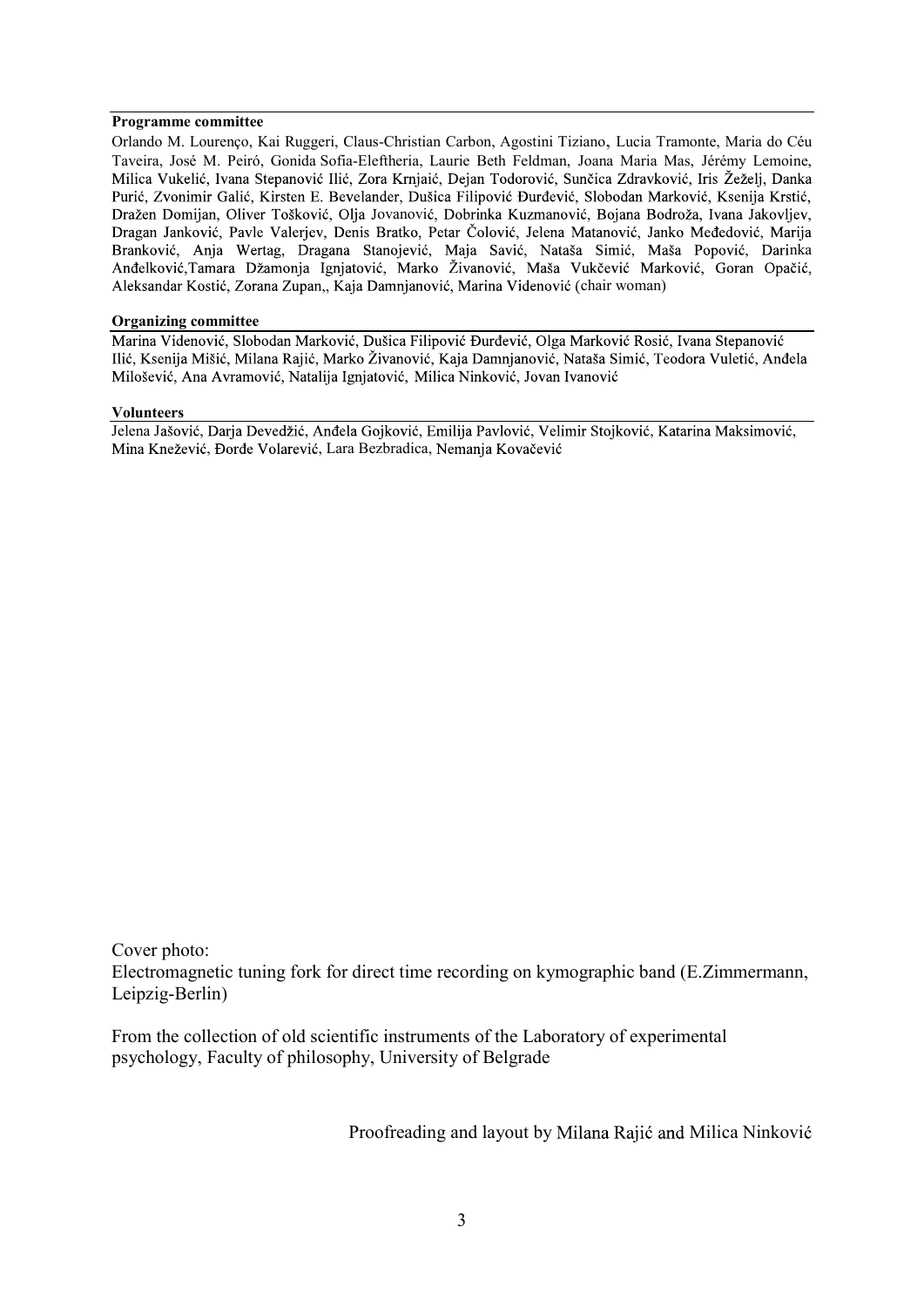## TABLE OF CONTENTS: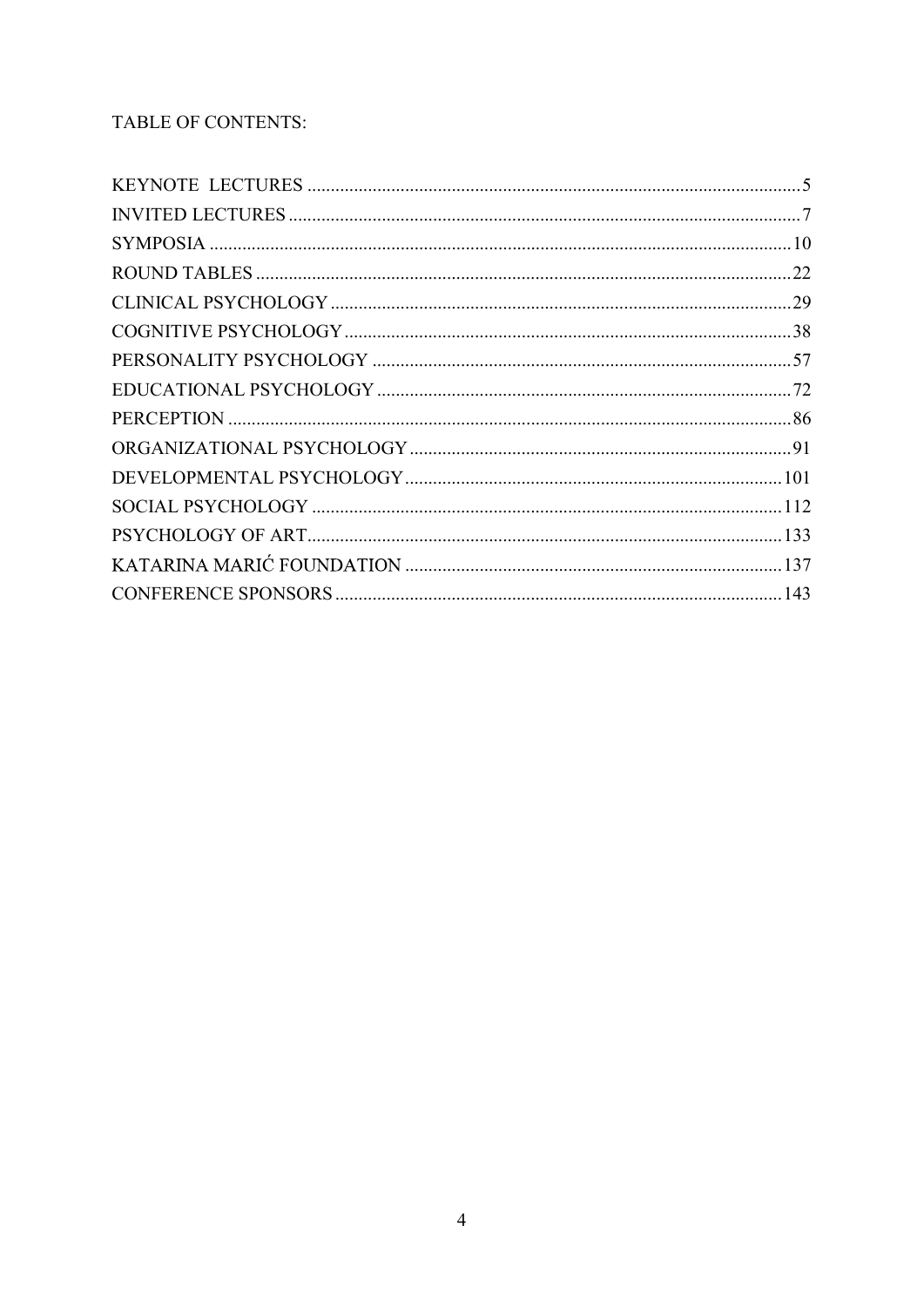achievement. The aim of this research was to examine which learning-strategies the secondary high-school students use during the new remote learning environment and how well do these strategies predict school achievement, while also taking into the look how these strategies differ in the newly created environment. For that purpose, we adapted four scales from the instrument MSLQ (Motivated Strategies for Learning Questionnaire; Pintrich et al., 1993). The questionnaire contains 26 questions, organized in four subscales representing different learning strategies: Elaboration, Organization, Critical thinking and Metacognitive self-regulation. In addition to these questions, students were asked to explain the difference in how they learn when classes are in schools and when they are online, if there is any. The sample collected by the snowball method was convenient, comprising 135 secondary school students  $-1$ st to 3rd grade (82% of girls; Mage=16; SDage=.645), who took part in an online survey. Linear regression analysis showed that learning strategies can predict school achievement ( $\beta$ =.375,  $t=3.590$ ,  $p<.001$ ), but only Elaboration was a statistically significant predictor ( $R^2$ =.105;  $F(4,130)$ =3.807,  $p$ =.006). Conducted qualitative analysis of the answers to the additional (open-ended) question about the difference of learning in the classroom and remote learning situation showed that students report better attention and concentration during learning, a better understanding of learned material, better organization of classes, as well as greater engagement and greater effort during learning activities in a traditional, classroom teaching setting. Remote learning via Google Classroom was found better only for organizing free time and activities after "school time". Not only do these results indicate that elaborative learning is a prerequisite when it comes to school achievement, but they also point out that students find classroom learning environment more stimulating and beneficial, suggesting that the remote learning should be more engaging and involving.

Keywords: learning strategies, elaboration, remote learning, school achievement

### FEAR OF COVID-19 IN PRIMARY SCHOOL TEACHERS: A SURVEY STUDY IN **SERBIA**

**Branislava Popović-Ćitić** University of Belgrade - Faculty of Special Education and Rehabilitation | popovb@eunet.rs Lidija Bukvić Branković CEPORA - Center for Positive Youth Development, Belgrade Marina Kovačević-Lepojević Institute for Educational Research, Belgrade Ana Paraušić Institute of Criminological and Sociological Research, Belgrade Marija Stojanović Institute for Educational Research, Belgrade

The advent of COVID-19 worldwide has led to consequences for people's health, both physical and psychological, such as fear and anxiety. Following their important role in the fast adjustment of the education system, teachers are seen as a possible vulnerable category for enhanced negative consequences of this crisis. The aim of this cross-sectional study was to identify the level of fear of COVID-19 in teachers working in primary schools in Serbia and to determine whether there are any differences in fear levels according to gender, age, and working category. A total of 817 teachers (15.2% male) from public primary schools in Serbia, age from 23 to 64 ( $M = 45.56$ ,  $SD = 9.35$ ), took part in the study via an online survey